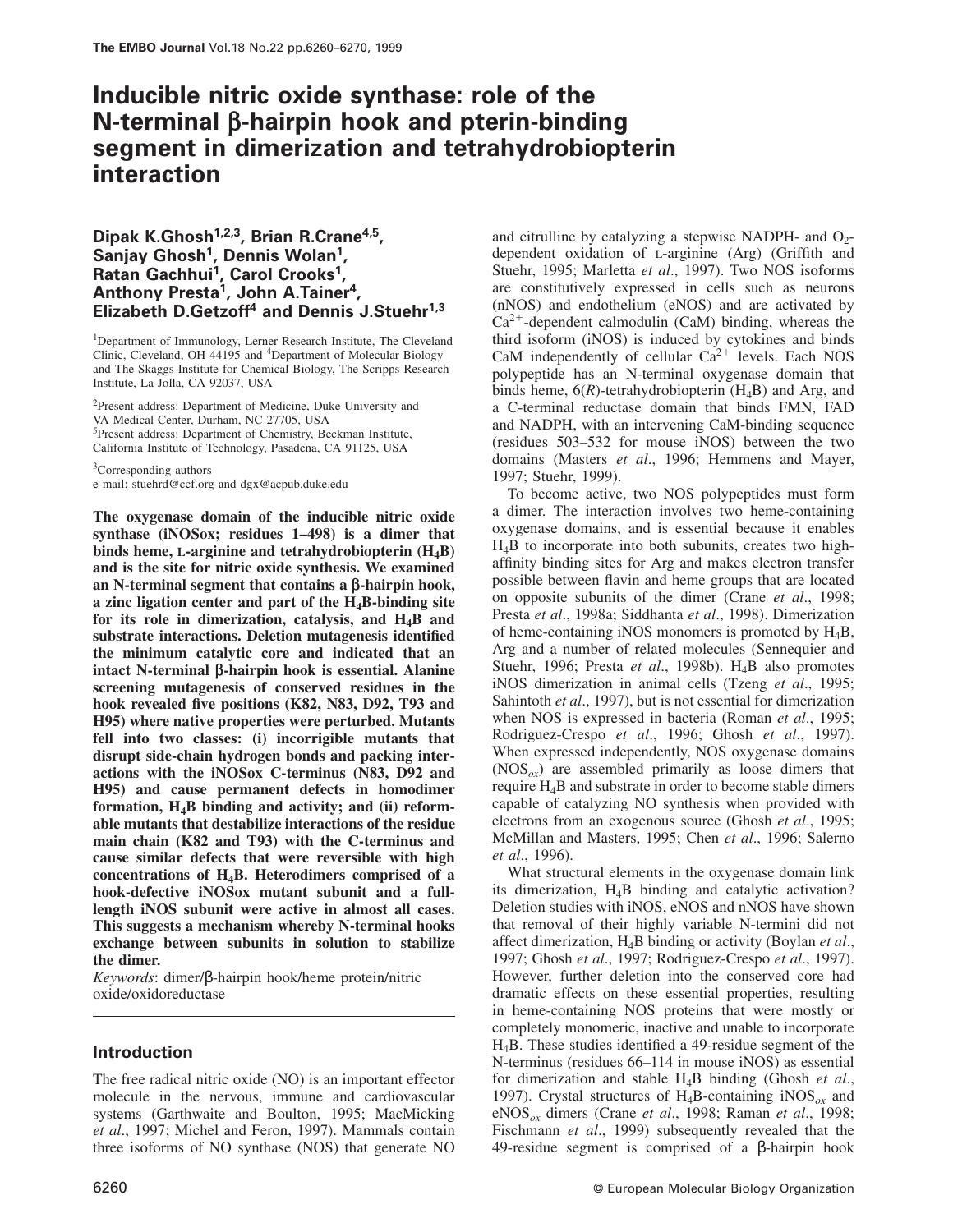

**Fig. 1.** N-terminal sequence alignment of five NOS. GenBank accession Nos are mouse iNOS (M84373), human iNOS (U20141), rat nNOS (X59949), bovine eNOS (M89952) and *Drosophila* NOS (25117). Residues that make up the N-terminal hook, zinc loop and pterin-binding elements are boxed, regions of β-structure are denoted by black arrows, and conserved residues are in bold. Residues mutated to Ala in this study are denoted with an M, and deletion mutants are denoted by black lines.

(termed the N-terminal hook), a CxxxxC zinc-binding motif and an H4B-binding segment (Figure 1). Crane *et al*. (1998) postulated that the N-terminal region may help stabilize  $H_4B$  binding within the same subunit, and in addition may reach across to interact with the partner subunit and stabilize the dimer interface. Limited point mutagenesis carried out so far supports a role for the N-terminal hook in stabilizing the nNOS dimer (Sagami and Shimuzu, 1998; Iwasaki *et al*., 1999) and suggests that an N-terminal zinc-binding cysteine modulates  $H_4B$ affinity in iNOS and eNOS (Chen *et al*., 1995; Ghosh *et al*., 1997) and thus affects iNOS dimerization in response to H4B. In spite of these studies, it is still mostly unclear how residues in the N-terminal hook and  $H_4B$ -binding segment modulate NOS structure–function. Crane *et al*. (1999) present two new structures of  $NOS_{\alpha}$ : one in which the N-terminal hook interacts primarily with its own subunit (unswapped) and the other in which the N-terminal hook exchanges across the dimer interface to interact with the adjacent subunit (swapped). At the switch point for the exchange, the unswapped structure contains a tetrahedral zinc site ligated by two cysteines from each subunit, as has been observed in the structures of rat and human eNOS*ox* and iNOS*ox* (Raman *et al*., 1998; Fischmann *et al*., 1999; Li *et al*., 1999). In contrast, the swapped structure does not contain zinc and instead two of the cysteine ligands form a disulfide bond, as observed in our original iNOS*ox* structure (Crane *et al*., 1998). Recently, a structure of zinc-free human iNOS*ox* was also found to contain a disulfide bond instead of bound zinc (Li *et al*., 1999). However, which subunit each N-terminal hook was associated with could not be determined because of disorder in the connecting region. Thus, N-terminal crossover between  $iNOS_{ox}$  subunits and its functional implications largely remain to be understood.

To address these issues, we carried out structure– function analysis of the N-terminal region in iNOS*ox*, using both mutagenesis and heterodimer analysis. These techniques have helped the study of Arg- and  $H_4B$ -binding sites and the path of electron transfer in iNOS (Xie *et al*., 1996; Chen *et al*., 1997; Gachhui *et al*., 1997; Siddhanta *et al*., 1998; Ghosh *et al*., 1999). Here, we created N-terminal deletions and individually mutated conserved residues in two clusters in the N-terminal hook or in one cluster in the pterin-binding segment (Figure 1). Mutants were evaluated regarding dimerization, H4B binding and

catalysis in a homodimer or heterodimer system. This approach, together with concurrent crystallographic studies (Crane *et al*., 1999), allowed us to assess the side-chain contribution to the function of conserved residues in the N-terminal region and to evaluate the crossover hypothesis. Our analysis identifies two classes of N-terminal mutants, including one whose function is reformable by excess H4B, and supports a swapping mechanism in which an exchange of N-terminal hooks takes place between subunits in an active dimer.

# **Results**

## **Characteristics of N-terminal deletion and point mutants**

Deletion and point mutations in the iNOS*ox* N-terminal region that were studied here are illustrated in Figure 1. Previous work showed that deleting the first 65 residues had no effect on the structure–function of  $iNOS_{ox}$  whereas deleting the first 114 or 117 residues had major effects (Ghosh *et al*., 1997). We generated the ∆78, ∆82 and ∆90 deletion mutants to investigate the effect of removing all or part of the N-terminal hook while leaving the zinc- and pterin-binding regions intact. As summarized in Table I, the ∆78 mutant was a dimer with normal functions, consistent with a non-essential role for residues 66–76, which precede the N-terminal hook and are disordered in the iNOS*ox* dimer crystal structure (Crane *et al*., 1998). In contrast, the ∆82 or ∆90 mutants had no detectable binding of H4B, Arg or the tritium-labeled Arg analog *N*-nitro-L-arginine ([<sup>3</sup>H]NNA), and no catalytic activity (Table I). Their inability to bind  $H_4B$  and Arg was not a consequence solely of dimer destabilization because both proteins remained partially dimeric (Figure 2A). Their dimer–monomer equilibrium was unchanged even after overnight incubation with 20 mM Arg and 1 mM  $H_4B$ , similar to the behavior of partially dimeric ∆114 iNOS*ox* (Ghosh *et al*., 1997). We conclude that deleting iNOS*ox* N-terminal hook element  $β1'$  alone or together with the  $\beta$ 2' element is enough to prevent H<sub>4</sub>B and Arg binding and their associated effects, in spite of only partially inhibiting dimer formation in the bacterial expression system.

Twelve Ala mutants were made within three conserved regions that comprise the N-terminal hook and pterinbinding segments (Figure 1). Between 10 and 40 mg/l of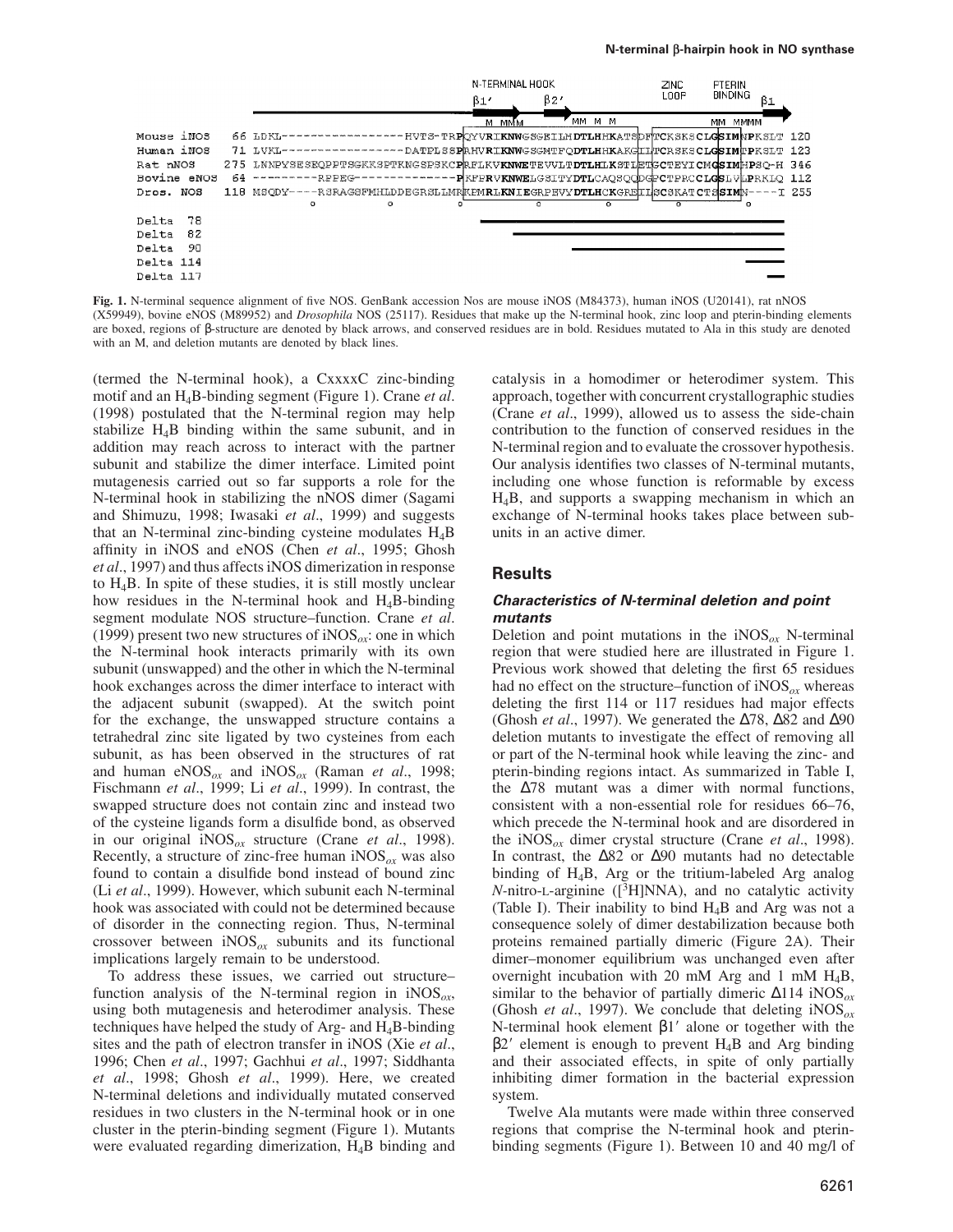| <b>Twore 1.</b> Troperties of $H \cup S_{\theta}$ is terminal defection and point matams |                        |                                    |                                                      |                   |                       |                              |
|------------------------------------------------------------------------------------------|------------------------|------------------------------------|------------------------------------------------------|-------------------|-----------------------|------------------------------|
| Protein                                                                                  | Dimer $(\% )$          | $K_s$ H <sub>4</sub> B $(\mu M)^a$ | $K_{\rm m}$ H <sub>4</sub> B ( $\mu$ M) <sup>b</sup> | Activity $(\%)^c$ | $K_s$ Arg $(\mu M)^d$ | $[{}^3H]$ NNA binding (pmol) |
| Wild-type                                                                                | $60 - 90$              |                                    | 1.5                                                  | 100               | 25                    | 2.3                          |
| $\Delta 65$                                                                              | $60 - 90$ <sup>e</sup> |                                    | $1.3, 1.4^e$                                         | 93 <sup>e</sup>   | 11 <sup>e</sup>       |                              |
| $\Delta 78$                                                                              | $60 - 90$              |                                    | 1.5                                                  | 100               | 14                    |                              |
| $\Delta$ 82                                                                              | 40                     | ud <sup>f</sup>                    | ud                                                   | ud                | ud                    |                              |
| $\Delta 90$                                                                              | 40                     | ud                                 | ud                                                   | ud                | ud                    |                              |
| $\Delta$ 114 <sup>e</sup>                                                                | 40                     | ud                                 | ud                                                   | ud                | ud                    |                              |
| $\Delta$ 117 <sup>e</sup>                                                                | $<$ 10                 | ud                                 | ud                                                   | ud                | ud                    |                              |
| <b>R80A</b>                                                                              | $60 - 90$              |                                    | 1.9                                                  | 100               | 25                    | 1.8                          |
| <b>K82A</b>                                                                              | $<$ 10                 | 224                                | 30                                                   | 48                | 27                    | 1.0                          |
| N83A                                                                                     | $<$ 10                 |                                    | ud                                                   | ud                | ud                    |                              |
| W84A                                                                                     | $60 - 90$              |                                    |                                                      | 100               | 30                    |                              |
| D92A                                                                                     | $<$ 10                 |                                    | ud                                                   | ud                | ud                    |                              |
| T93A                                                                                     | $<$ 10                 | 93                                 | 21                                                   | 80                | 33                    | 1.9                          |
| H95A                                                                                     | $<$ 10                 |                                    | ud                                                   | ud                | ud                    |                              |
| K97A                                                                                     | $60 - 90$              |                                    | 3                                                    | 100               |                       |                              |
| C109A <sup>e</sup>                                                                       | $60 - 90$              | 80                                 | 10                                                   | 80                | 33                    | 1.9                          |
| G111A                                                                                    | $60 - 90$              |                                    | 2.5                                                  | 100               | 29                    | 1.7                          |
| <b>S112A</b>                                                                             | $60 - 90$              |                                    | 3                                                    | 100               | 34                    | 1.7                          |
| <b>M114A</b>                                                                             | $60 - 90$              |                                    | 3                                                    | 100               | 50                    | 0.7                          |
| <b>N115A</b>                                                                             | $60 - 90$              |                                    | 3                                                    | 80                | 33                    | 0.6                          |
| P116A                                                                                    | $60 - 90$              |                                    | $\overline{\mathbf{3}}$                              | 86                | 38                    | 0.5                          |
| <b>K117A</b>                                                                             | $60 - 90$              |                                    | $\overline{\mathbf{3}}$                              | 85                | 31                    | 0.9                          |
|                                                                                          |                        |                                    |                                                      |                   |                       |                              |

**Table I.** Properties of iNOS<sub>ox</sub> N-terminal deletion and point mutants

 $a^2$ Determined by  $H_4B$  displacement of DTT from the heme.

bDetermined by the  $H_2O_2$ -driven NOHA oxidation assay.

<sup>c</sup>Maximal NOHA oxidation rate relative to wild-type value (80 mol of nitrite/mol of heme/min).

<sup>d</sup>Determined by imidazole displacement from the heme.

<sup>e</sup>Data from Ghosh *et al*. (1997).

<sup>f</sup>Undetectable under standard assay conditions.



**Fig. 2.** Gel filtration profiles of N-terminal mutants. (**A** and **B**) ∆90 and D92A iNOS*ox*, respectively, after incubation with no additives (upper trace) or with 1 mM  $H_4B$  and 20 mM Arg for 16 h at 4 $^{\circ}$ C (lower trace). (**C**) K82A iNOS<sub> $\alpha$ x</sub> as isolated (1) or incubated for 16 h at  $4^{\circ}$ C with (2) 50 mM Arg, (3) 0.3 mM H<sub>4</sub>B, (4) 1 mM H<sub>4</sub>B or (5) 0.5 mM H<sub>4</sub>B plus 20 mM Arg. (**D**) T93A iNOS<sub>*ox*</sub> as isolated (1) or incubated with (2) 20 mM Arg, (3) 50  $\mu$ M H<sub>4</sub>B, (4) 0.5 mM H<sub>4</sub>B or (5) 50 µM H4B plus 20 mM Arg. Arrows indicate dimer (*D*) and monomer (*M*) peaks.

purified heme protein were isolated depending on the mutant, similar to wild-type iNOS*ox*. All five mutants in the pterin-binding segment and two in the N-terminal hook (R80A and K97A) had normal dimer content when isolated in the absence of Arg and H4B, and normal or near normal H4B and Arg binding affinity and catalytic activity (Table I), indicating that individual mutation of these sites has little or no effect. In contrast, five of seven mutants in the N-terminal hook displayed very low dimer content when isolated in the absence of Arg and  $H_4B$ (Table I). Mutants N83A, D92A and H95A were designated 'incorrigible' because they formed little (N83A) or no dimer when incubated overnight with high concentrations of H4B and Arg, whereas mutants K82A and T93A were designated 'reformable' because they dimerized when incubated with  $H_4B$  (Figure 2). The  $H_4B$  concentration required to dimerize T93A was less than for K82A, although both mutants required elevated H4B concentrations in order to dimerize relative to wild-type iNOS*ox* monomer (Ghosh *et al*., 1997). Arg alone did not convert T93A or K82A to dimers, unlike what was observed for wild-type iNOS*ox* (Ghosh *et al*., 1999). However, Arg did decrease the concentration of  $H_4B$  required for dimerization (Figure 2), consistent with cooperative binding of Arg and H4B to iNOS (Ghosh *et al*., 1997).

H4B and Arg binding were examined by monitoring displacement of dithiothreitol (DTT) or imidazole from the heme iron, respectively. DTT formed a bis-thiolate heme complex with D92A that had a split Soret absorbance band at 380 and 460 nm, as occurs for wild-type iNOS monomer or dimer in the absence of Arg and H<sub>4</sub>B (Ghosh *et al*., 1997). However, incubation with H4B (1 mM) or Arg (20 mM) alone or in combination did not displace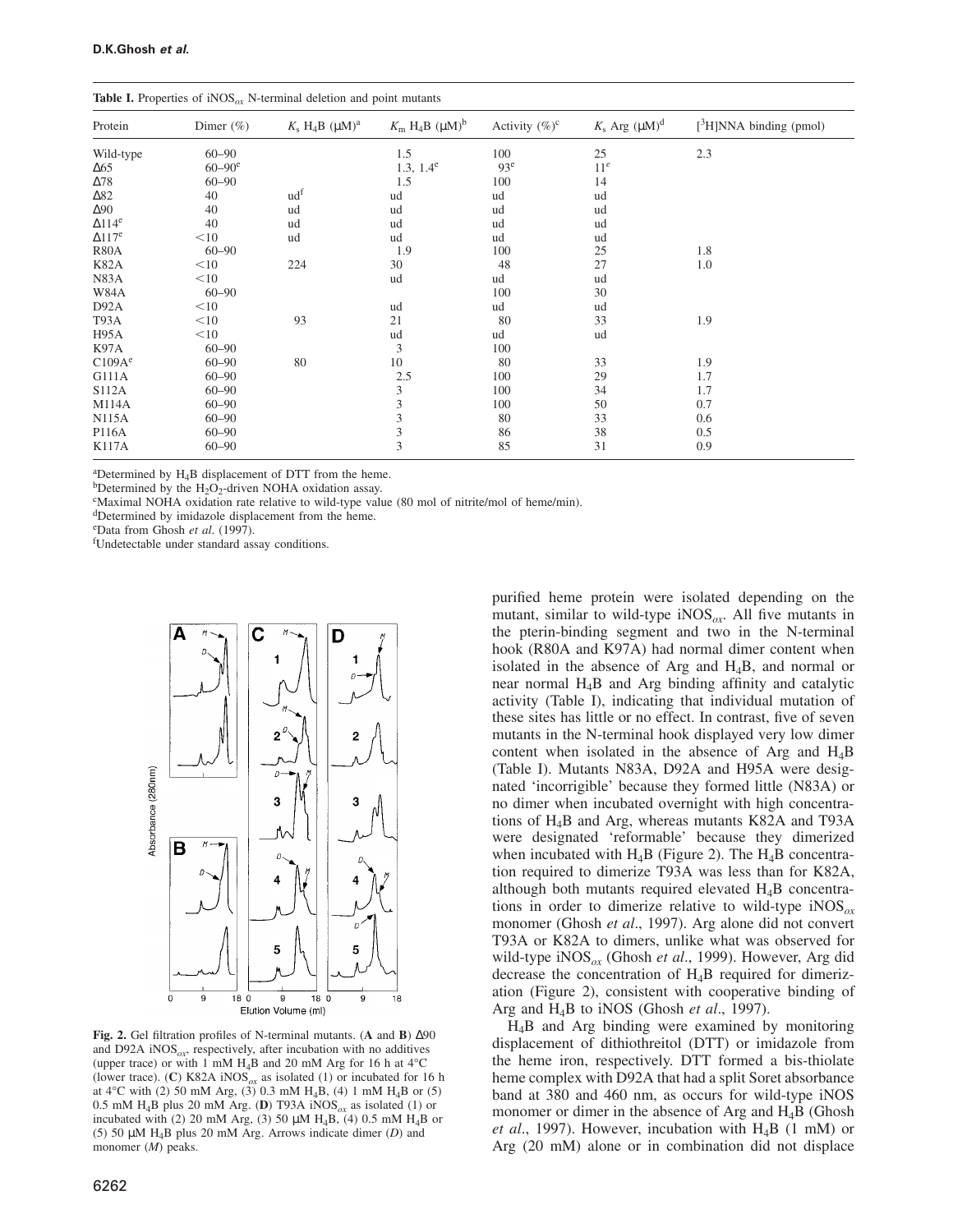

**Fig. 3.** Spectral characterization of H4B and Arg binding. (**A**) Spectra of D92A recorded after incubation with 1 mM DTT (–) or 1 mM H4B plus 20 mM Arg  $(- -)$  for 16 h at  $4^{\circ}$ C; 400 mM imidazole  $(...)$  alone or imidazole followed by 1 mM H4B plus 20 mM Arg (-·-·-) for 30 min at 30°C. (**B**) Spectra of K82A iNOS*ox* recorded after incubation with 1 mM DTT plus 20 mM Arg  $(-)$ ; 0.1 mM  $H_4B$  (.....); 0.5 mM H<sub>4</sub>B (- - -); and 0.5 mM H<sub>4</sub>B plus 20 mM Arg (-----) for 16 h at 4°C.

DTT or imidazole from the heme of D92A (Figure 3A), unlike the wild-type. Identical results were observed for mutants N83A and H95A (data not shown). For the reformable mutant K82A, H4B alone or with Arg partially or completely displaced DTT after overnight incubation at 4°C, respectively, but Arg alone did not (Figure 3B). Continuous monitoring at 30°C showed that DTT displacement was gradual and reached equilibrium after 30 min in all cases. This probably reflects the time needed for dimerization to reach equilibrium, which typically takes 20–45 min at 30°C (Ghosh *et al*., 1997). We monitored H4B displacement of DTT in the presence or absence of Arg for the reformable mutants (Figure 4A and B). In the presence of Arg, the affinity toward  $H_4B$  increased in both mutants (apparent H<sub>4</sub>B  $K_s$  values for K82A were 234, 41 or 4.5 µM with 0, 0.1 or 1 mM Arg present, respectively; and  $K_s$  values for T93A were 94 or 4  $\mu$ M with 0 or 1 mM Arg present, respectively). Thus, T93A required somewhat lower H4B concentrations to induce a given degree of DTT displacement. These data agree well with our gel filtration results showing that  $H_4B$  alone or with Arg promotes varying degrees of dimerization for the reformable mutants (Figure 2).

We also compared mutant catalytic response to  $H_4B$ using the  $H_2O_2$ -supported *N*-hydroxy-L-arginine (NOHA) oxidation to nitrite assay (Gachhui *et al*., 1997). Activities were measured initially in the presence of  $0.3 \text{ mM } H_4B$ and compared with wild-type iNOS*ox* (Table I). Reformable mutants were all active, whereas incorrigible mutants D92A and H95A were inactive, and N83A displayed 10% activity relative to wild-type only after pre-incubation



**Fig. 4.** H<sub>4</sub>B binding to K82A and T93A iNOS<sub> $\alpha$ x</sub> as measured by displacement of DTT from the heme. Both proteins were incubated with 1 mM DTT in a cuvette prior to sequential addition of H4B. The absorbance change at 400–460 nm is plotted versus H4B concentration. Experiments shown are representative of three. (A) K82A samples either contained 1 mM  $(\blacksquare)$ , 0.1 mM  $(\lozenge)$  or no Arg  $(\square)$ . **(B)** T93A samples either contained no Arg  $(\square)$  or 1 mM Arg  $(\blacksquare)$ . The insets contain double reciprocal plots of the absorbance change versus H4B concentration to estimate apparent binding constants.

with 1 mM  $H_4B$ . Activity as a function of  $H_4B$  concentration was studied for select mutants (Figure 5). Reformable mutants K82A and T93A required elevated  $H_4B$  concentrations for activity compared with wild-type or ∆78 iNOS*ox*. Double reciprocal analysis gave apparent  $K<sub>m</sub>$  values for H4B of 30 and 21 µM for K82A and T93A, respectively, compared with 1.5  $\mu$ M for wild-type. Higher apparent  $K<sub>m</sub>$ values for reformable mutants are consistent with elevated H4B concentrations required to induce dimerization. Estimated  $V_{\text{max}}$  values for these two mutants were 0.6 and 0.9 nmol nitrite/min, respectively, which are somewhat lower than wild-type and ∆78 iNOS*ox* (1.3 and 1.4 nmol nitrite/min).

Arg binding was studied spectrally by following imidazole displacement from the heme (Ghosh *et al*., 1997). Mutant proteins were incubated with  $0.5$  mM  $H_4B$  and 0.4 mM imidazole to form an imidazole complex absorbing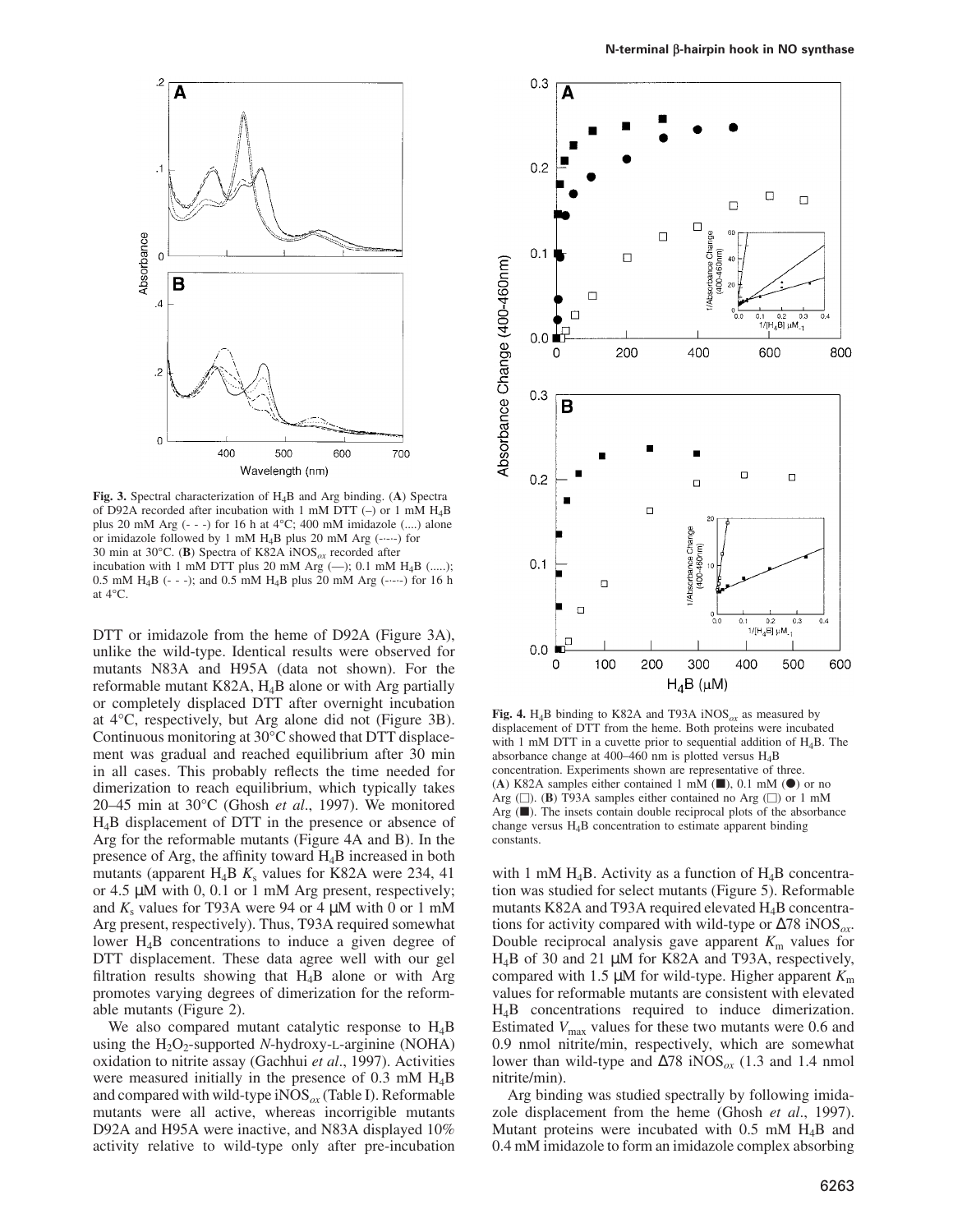

**Fig. 5.** Catalysis of <sup>L</sup>-NOHA oxidation to nitrite as a function of H4B concentration. Nitrite values are the amount formed in a 10 min reaction at 30°C. Proteins were pre-incubated for 30 min with the indicated concentrations of H4B before initiating the reaction with  $H<sub>2</sub>O<sub>2</sub>$ . The points are the mean  $\pm$  SD of reactions performed in triplicate. Wild-type iNOS<sub>*ox*</sub> (○),  $\Delta 78$  (□), K82A (●), T93A (■) and  $\Delta$ 90, D92A and H95A ( $\triangle$ ).



Fig. 6. [<sup>3</sup>H]NNA binding and effect of H<sub>4</sub>B. Binding was quantitated in the absence (open symbols) or presence (filled symbols) of 1 mM H4B using a filter binding assay as described in Materials and methods. Wild-type iNOS*ox* (triangles), K82A (squares) and T93A (circles). The plots were generated from three independent binding experiments each.

at 427 nm. Arg displaced imidazole from K82A and T93A and gave apparent  $K_s$  values similar to wild-type iNOS<sub> $\alpha$ x</sub> (Table I), indicating that the reformable mutants have normal affinity toward Arg when in dimeric form. Arg did not displace imidazole from incorrigible mutants D92A, N83A and H95A. We therefore independently examined substrate binding in the presence or absence of H4B using [<sup>3</sup>H]NNA as radioligand (Gachhui *et al*., 1997). Incorrigible mutants exhibited no detectable NNA binding under any conditions, and reformable mutants had very little binding in the absence of  $H_4B$  (Figure 6; Table I). This is consistent with previous data suggesting that iNOS monomers do not bind NNA or Arg (Gachhui *et al*., 1997).  $[3H]$ NNA binding by reformable mutants increased considerably in the presence of  $H_4B$  (Figure 6), and for T93A achieved levels almost identical to wild-type, whereas maximal binding was lower for K82A. Binding was concentration dependent and saturable in all cases, with calculated  $K_d$  values of 10–12  $\mu$ M and a single binding site per subunit in the presence of  $H_4B$ , similar to wild-type iNOS*ox* (11 µM) (Gachhui *et al*., 1997).

#### **Heterodimer studies**

While the above results identified which N-terminal residues are most important for stabilizing the homodimer and modulating its  $H_4B$  response, they only indirectly probe N-terminal hook swapping because a homodimer has two identical N-termini. We therefore examined how N-terminal hook deletion and incorrigible point mutants would support catalytic function in an iNOS heterodimer comprised of one full-length and one oxygenase domain subunit (Figure 7).

Our previous work had shown that the single reductase domain in a heterodimer transfers electrons only to the heme of its partner oxygenase domain subunit, and this is sufficient to support a full rate of NO synthesis by that heme (Siddhanta *et al*., 1996, 1998). To investigate swapping, N-terminal mutant monomers were incubated under conditions that induce dimerization with a fulllength G450A iNOS monomer, which cannot form a homodimer with itself but can form active heterodimers with either wild-type iNOS*ox* or mutants that do not contain the G450A mutation (Ghosh *et al*., 1999). It is important to note that the G450A subunit has a normal N-terminal region but is incapable of homodimerization because the mutation corrupts interaction between its C-terminus and N-terminal hook. Therefore, if N-terminal hook swapping occurs in the heterodimer of Figure 7, the oxygenase subunit of the N-terminal mutant will be provided with a normal N-terminus from G450A that is likely to rescue its NO synthesis. On the other hand, if no crossover occurs, the oxygenase subunit must interact with and be influenced by its own mutated N-terminus (Figure 7).

Heterodimer studies with five N-terminal deletion mutants (Figure 7B) show active heterodimer formation in all cases, with near saturable activity dependent on the amount of iNOS*ox* monomer added. The ∆90 heterodimer, whose oxygenase subunit is completely missing its N-terminal hook, had an activity equivalent to heterodimers that contain intact N-terminal hooks (∆65 and ∆78). Heterodimers whose oxygenase subunits were missing both an N-terminal hook and a pterin-binding region (∆114 and ∆117) displayed somewhat lower activities. Incorrigible mutants D92A and N83A were also active in the heterodimeric setting (Figure 7C), whereas H95A was inactive. Although the highest activity of the N83A heterodimer was less than that of wild-type, this may be due to the N83A monomer not reaching a saturating concentration in the assay.

## **Stability of mutant ferrous–CO complexes**

Crystallographic studies suggest that the NOS heme environment differs in a dimer and monomer (Crane *et al*., 1997, 1998). In a dimer, the heme is also influenced by H4B, which slows CO binding to the heme and stabilizes the resulting 444 nm CO complex (Scheele *et al*., 1997; Abu-Soud *et al*., 1998; Iwasaki *et al.*, 1999). Thus, in an iNOS<sub> $\alpha$ x</sub> monomer or H<sub>4</sub>B-free dimer the 444 CO complex is unstable and converts to a complex absorbing at 420 nm. We compared CO complex stabilities among our mutants to test whether the N-terminal hook influences the heme pocket in an iNOS*ox* monomer.

Excess CO was added to pre-reduced iNOS*ox* monomers in an anerobic cuvette, and wavelength scans were taken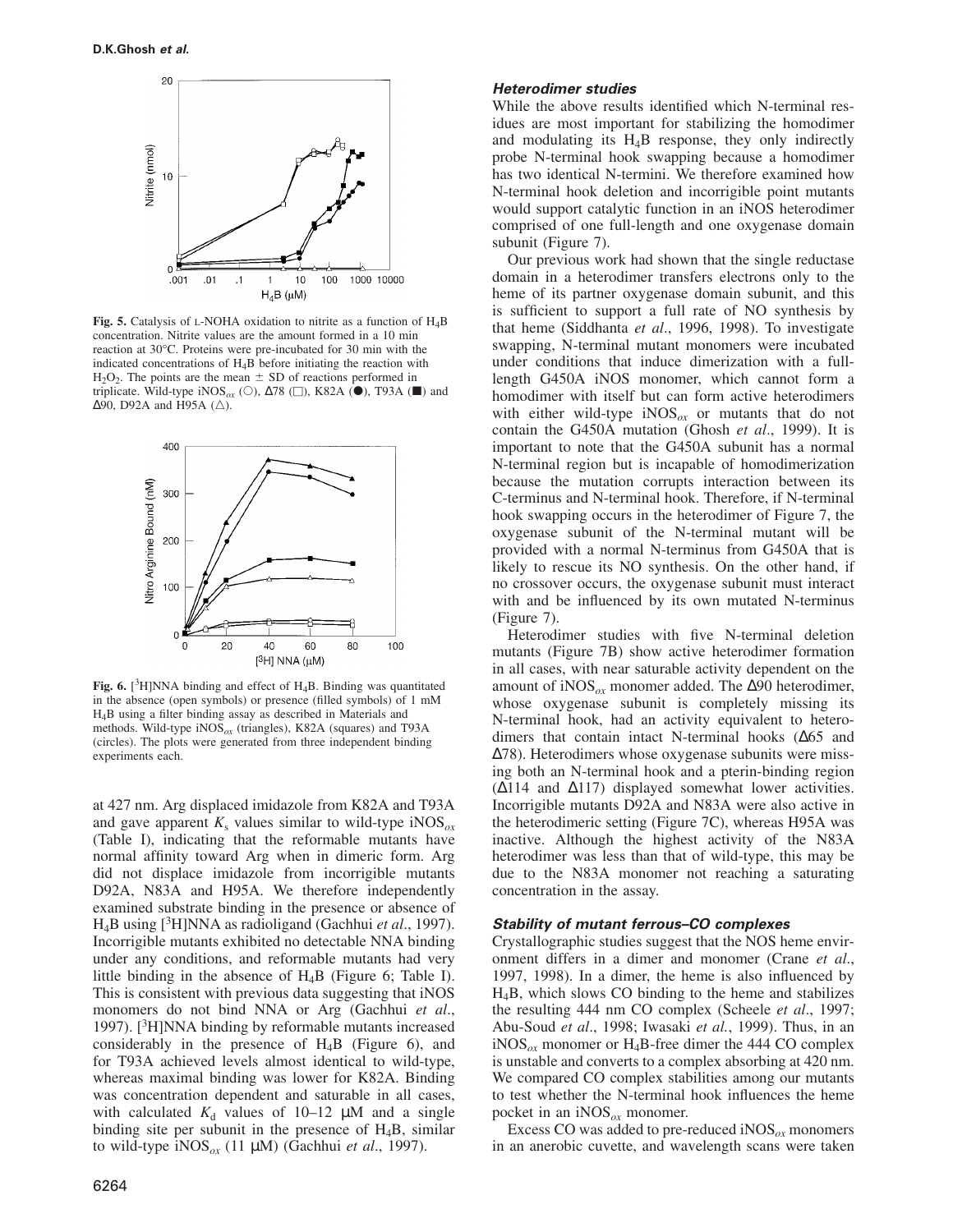

**Fig. 7.** Heterodimer analysis of N-terminal iNOS*ox* mutants. (**A**) Method of analysis: N-terminal mutant iNOS*ox* monomers (left, top) contain deletions or point mutations in their N-terminal hook (shaded box). Full-length G450A monomer (right, top) contains a normal N-terminus but cannot form a homodimer with itself because of the G450A mutation. In a heterodimer, only the oxygenase subunit receives electrons (e– ) from the G450A reductase domain (RED). When the N-terminal hooks swap in a heterodimer (Swapped), the mutated oxygenase subunit interacts with a normal N-terminal hook provided by G450A, whereas in the unswapped heterodimer it interacts with its own mutated N-terminal hook. (**B** and **C**) Activities of heterodimers formed between G450A and iNOS*ox* deletion and point mutants, respectively. Increasing amounts of mutant monomers were incubated with a constant amount of G450A monomer under dimerization conditions, and the activity was measured as nitrite produced from Arg in an NADPH-driven reaction as described in Materials and methods. Heterodimer formed with wild-type iNOS*ox* monomer served as a control (dashed line in C). The lines were computer-derived curves of best fit using the equation  $y = ax/(b + x)$ . Data are representative of two or three experiments each performed in triplicate.



**Fig. 8.** N-terminal hook mutations affect the stability of the 444 nm ferrous–CO complex of iNOS*ox*. Ferrous iNOS*ox* monomers were mixed with CO under an anerobic atmosphere, and conversion of the 444 nm CO complex to a 420 nm CO complex was followed over time. Absorbance changes were used to calculate the percentage of 444 nm complex remaining (cyt P450 remaining). Wild-type iNOS*ox* monomer ( $\Box$ ), K82A ( $\triangle$ ), N83A ( $\blacktriangle$ ), T93A ( $\bigcirc$ ), H95A ( $\blacksquare$ ), D92A ( $\bullet$ ) and G450A iNOS<sub>*ox*</sub> ( $\circ$ ), respectively. Results are representative of two separate experiments.

repeatedly for 2 h. As shown in Figure 8, the extent and kinetics of conversion between the 444 and 420 nm CO complex varied widely among the proteins. The K82A monomer formed a 444 nm CO complex that was more stable than the wild-type  $NOS_{ox}$  monomer, which converted 25% to its 420 nm form over the time course of the experiment. D92A and G450A monomers formed the least stable 444 nm CO complexes, whereas the CO complexes of T93A, N83A and H95A monomers were about as stable as wild-type. These variations show that the heme pocket is influenced by the N-terminal hook, suggesting that the hook may bind to the monomer in a specific manner.

## **Discussion**

The 49-residue N-terminal segment (iNOS residues 66– 114) originally identified by deletion and proteolytic analysis contains a β-hairpin hook, a zinc-binding loop and a pterin-binding segment (Figure 1). Crane *et al*. (1999) present crystallographic structures that show that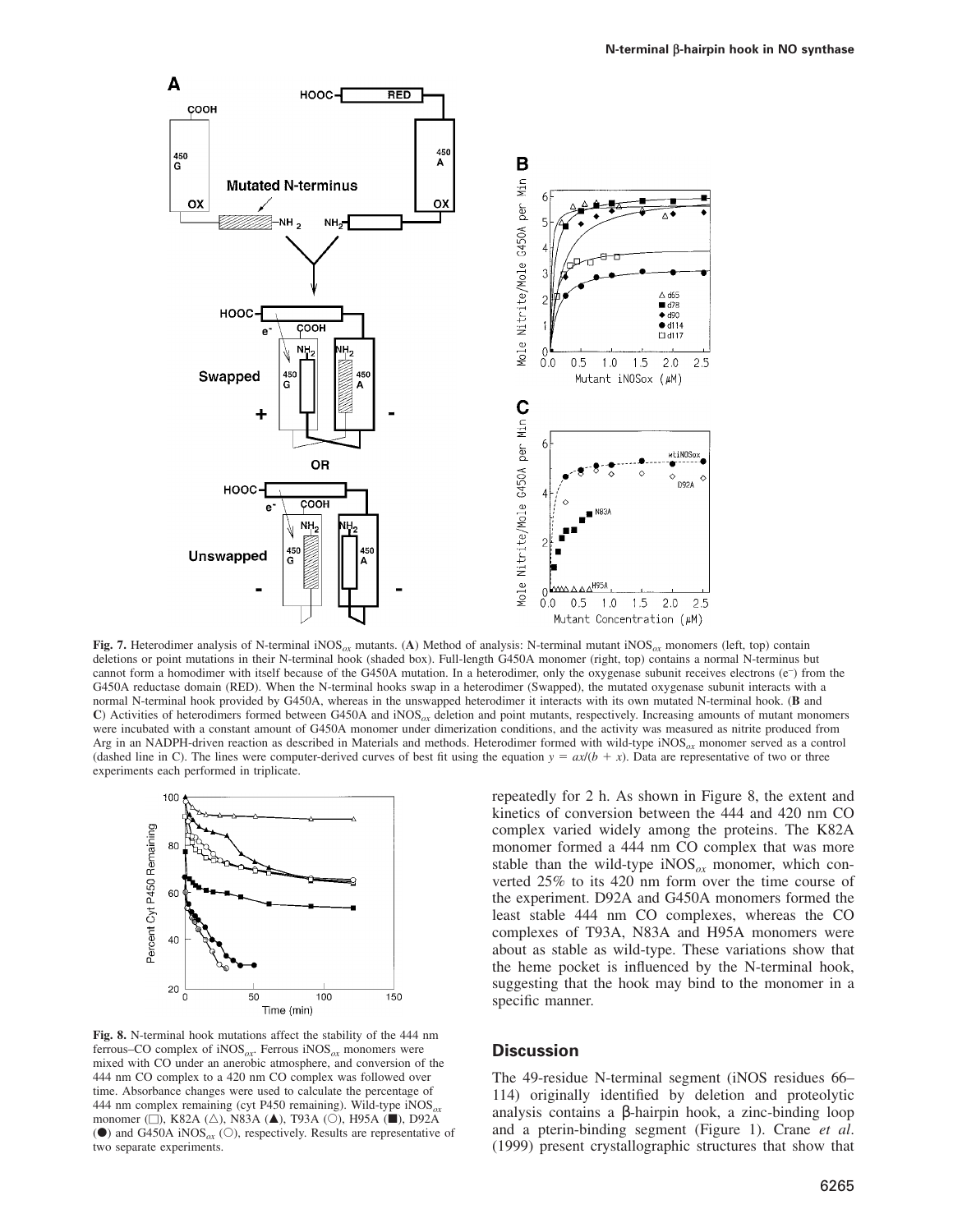

**Fig. 9.** (**A**) Interactions of Asn83 and Lys82 in an iNOS*ox* dimer with a swapped N-terminal hook. The side chain of Asn83 (top of left β-hairpin, yellow) hydrogen-bonds (green dashes) with a peptide nitrogen at the top of the turn and the side chain of Gln472 of the other subunit (magenta). The side chain of Lys82 does not participate in dimer-stabilizing interactions, but its main chain makes the two interactions across the dimer interface: its main-chain nitrogen hydrogen-bonds to the Glu473 carboxylate, and its main-chain carbonyl interacts with the Glu473 peptide nitrogen. (**B**) Interactions of Asp92, Thr93 and His95 in an iNOS*ox* dimer with a swapped N-terminal hook. The carboxylate of Asp92 hydrogen-bonds to Tyr445 and Tyr477 across the dimer interface and also to the peptide nitrogen of His95 on the parent subunit, which is a residue contained in the turn of 3/10 helix preceding β2' (see Figure 1). The side chain of Thr93 does not hydrogen-bond across the interface, and instead its peptide nitrogen interacts with the Gly449 carbonyl oxygen of the other subunit, while its carbonyl oxygen hydrogen-bonds with the His96 peptide nitrogen in the i to  $i + 3$  interaction of the 3/10 helix. In an unswapped iNOS<sub>ox</sub> dimer, the magenta regions in (A) and (B) belong to the same subunit as the N-terminal hook, but otherwise the residue conformations depicted are unchanged.

the N-terminal hook can associate with either its own subunit or the adjacent subunit of the dimer. It is critical to know which of these two interactions predominates in solution, in order to understand the function of the N-terminus. In either case, the two antiparallel β-strands of the hook  $(\beta1'$  and  $\beta2'$ , residues 78–92) and a turn of 3/10 helix (residues 93–96) collectively interact with the oxygenase domain C-terminus at residues 471–479, which include β12α, and at residues 445–450, which include the C-terminal end of α9 [see Crane *et al.* (1997, 1998) for secondary structure nomenclature]. In addition, the loop connecting  $β1'$  and  $β2'$  hook elements sits at the mouth of an active center channel and packs against the dihydroxypropyl side chain of an H4B (Figure 9; Crane *et al*., 1999). With the exception of Trp84, all of these hook interactions will occur within the same subunit in an unswapped structure, whereas in a swapped structure they all involve residues in the adjacent subunit of the dimer (except those of Trp 84). In a swapped structure, the N-terminal hook contributes 532  $A^2$  of surface area to the dimer interface, whereas in an unswapped configuration it contributes only 184  $\AA^2$  (Crane *et al.*, 1999). As described below, our current results can help discern whether a swapped or unswapped structure predominates in solution.

We identified five residues in the N-terminal hook (Lys82, Asn83, Asp92, Thr93 and His95) whose mutation to Ala altered the native properties of the  $iNOS_{ox}$  homodimer. These residues divided into two groups depending on whether the mutational effects could not (incorrigible) or could (reformable) be reversed by high concentrations of  $H_4B$ . The structural attributes of these five point mutants correlate with their phenotypes: residues at incorrigible mutation sites all make extensive contacts (both hydrogen bonding and van der Waals) between their side chains and C-terminal residues of an oxygenase domain, whereas residues at reformable sites interact by forming hydrogen bonds between their main-chain amino nitrogen or carbonyl groups and residues in the C-terminus, while their side chains make minimal contacts.

The effect of incorrigible N83A, D92A and H95A mutations on iNOS dimerization is best explained in the context of a swapped configuration, where critical hydrogen bonding interactions are lost across a dimer interface. In contrast, mutations such as W84A, which remove interactions between the side chain and C-terminus only in an unswapped configuration (Crane *et al*., 1999), have little effect on dimer stability. In the swapped structure, Asp92 makes dimer-stabilizing hydrogen bonds to each hydroxyl of Tyr445 and Tyr447 on the opposite subunit, and to the His95 imidazole nitrogen within its own subunit's 3/10 helix (Figure 9). Indeed, the loss of dimerization that occurs on mutating Gly450 to Ala as described by Cho *et al*. (1995) is likely to be explained by the unfavorable contact it generates between Asp92 and Ala450 across the dimer interface and/or a moderately unfavorable backbone conformation for a non-Gly residue at this position. Asn83 also hydrogen-bonds to Gln472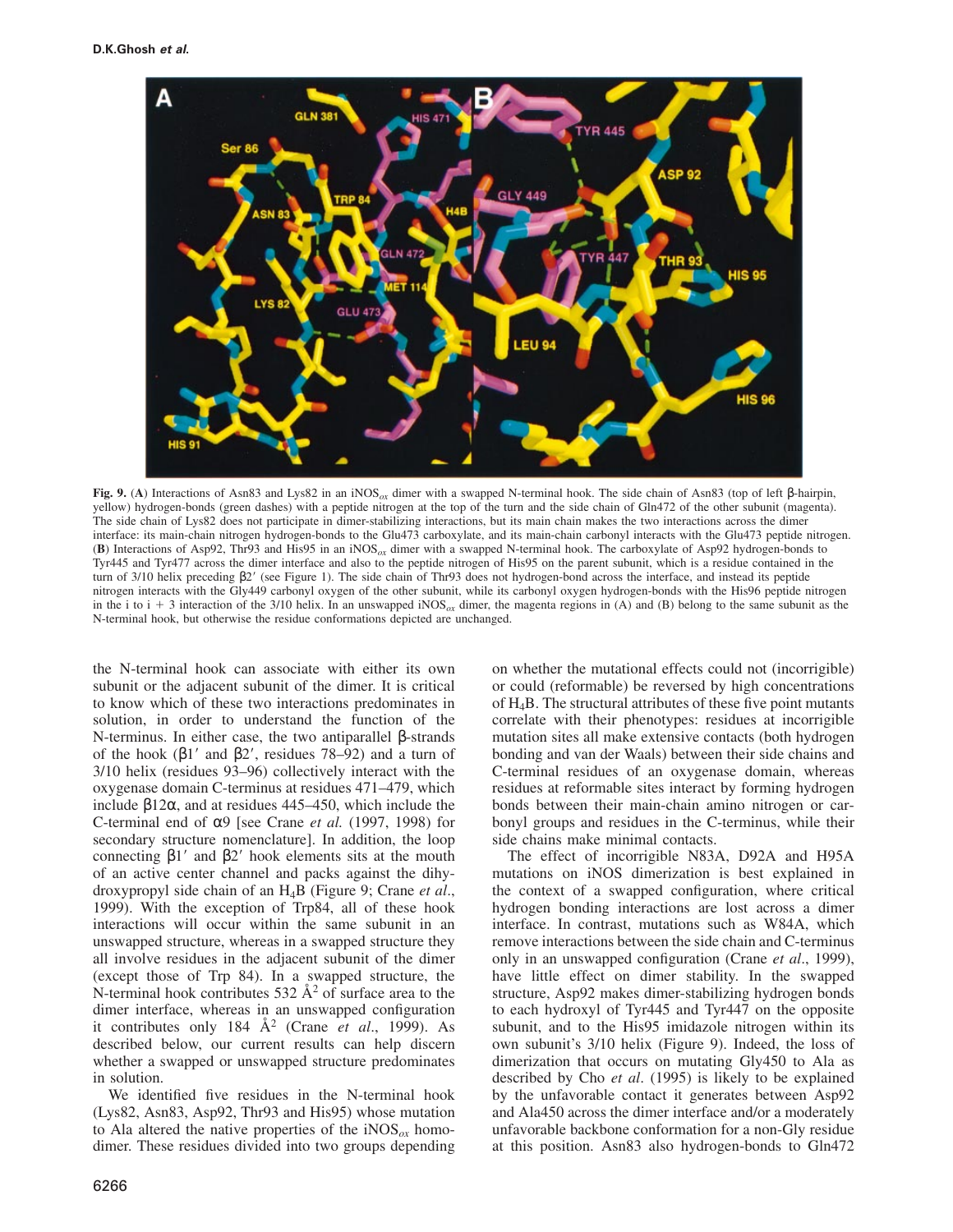from the opposite subunit and stabilizes the  $\beta$ 1'– $\beta$ 2' turn of the hook in its own subunit by hydrogen bonding to the main-chain nitrogen of Ser86 (Figure 9). Although mutating His95 to Ala also prevented dimerization, its side chain does not hydrogen-bond across the dimer interface, but rather packs against Tyr447 and hydrogenbonds within the hook itself. However, these interactions of His95 are required to buttress the hook's 3/10 helix and stabilize the critical bridging residue Asp92 (Figure 9). Asn83, Asp92 and His95 all make stabilizing interactions within their own N-terminal hook, suggesting that the conformational rigidity of the hook contributes to forming a stable dimer interface. Besides hydrogen bonding, the side chains of these incorrigible residues also bury large amounts of surface area in the dimer interface of the swapped structure, suggesting that packing interactions are also important (see Crane *et al*., 1999).

Reformable mutations K82A and T93A do not remove side-chain hydrogen bonds or packing interactions in the dimer interface, but instead adversely affect main-chain hydrogen bonds that apparently can stabilize the dimer. For example, in a swapped configuration, the Lys82 main chain forms hydrogen bonds with the side chain and main chain of Glu473 from the opposite subunit, and the Thr93 peptide nitrogen hydrogen-bonds with the Glu449 carbonyl of the opposite subunit (Figure 9). The Thr93 peptide carbonyl also hydrogen-bonds to the His96 peptide nitrogen within the 3/10 helix of its own hook (Figure 9). Mutation of Lys82 and Thr93 to Ala probably destabilizes the main-chain conformations of these residues, but retains the atoms involved in dimer-stabilizing hydrogen bonds. Thus, main-chain-mediated interactions can be regained in the presence of additional stabilizing factors such as increased concentrations of  $H_4B$  and substrate. Although the K82 and T93 side chains do make van der Waals contacts with the adjacent subunit,  $>80\%$  of the surface area contributed to the interface by each residue comes from its C(β) atom, which is maintained upon mutation to Ala.

The monomeric nature of our reformable mutants implies that the side-chain mutations were sufficiently destabilizing to interrupt the same residues' main-chain interactions that occur across the dimer interface. This is not always true in other systems. For example, in the tumor supressor gene product p53, mutations of residues in a β-strand involved in tetramerization do not have detrimental effects on oligomerization if the side chains are not directly involved in the interface contacts, even though the β-strands from adjacent subunits form main chain–main chain hydrogen bonds with one another as in iNOS (Chene *et al*., 1997). However, unlike in NOS, the p53 β-strands are well stabilized by their own subunits as well as the dimer interface. In iNOS, swapping isolates the N-terminal hook from its own subunit and may therefore sensitize its conformation (and ability to stabilize the dimer) to perturbations such as those induced by the reformable mutations. Clearly, effects of side-chain mutations on main-chain interactions vary among proteins and should be considered when interpreting mutant phenotypes. Reformable mutations may provide a means of inducing subtle perturbations of the enzyme structure– function.

The N-terminal pterin-binding segment (residues

112–114) does not change location or subunit association with swapping, makes important contacts with  $H_4B$  and is bridged to the N-terminal hook by Glu473. Met114 packs against H4B, and the Ser112 carbonyl group hydrogen-bonds to the dihydroxypropyl side chain of  $H_4B$ , in what appears to be the clearest stabilizing interaction supplied by this region (see Crane *et al*., 1999). These interactions may help to explain how  $H_4B$  protects against trypsin cleavage at Lys117 (Ghosh *et al*., 1997). Mutations of Ser112 and Met114 did not have large effects on dimer stability or on H4B binding. Furthermore, mutation of Trp84, whose side chain interacts directly with the pterinbinding segment, also had modest effects. This is intriguing given that removal of side-chain hydroxyls from  $H_4B$ significantly diminishes its affinity toward iNOS (Presta *et al*., 1998b). Thus, from our results, it is not clear why there is such high conservation among these residues. Perhaps residues in the pterin-binding segment are more important for electron transfer to the heme, interactions with the NOS reductase domain or binding zinc.

Complementation of N-terminal hook mutants using full-length G450A monomer provided a means to investigate whether N-terminal hook swapping occurs in solution. Only in a swapped configuration does the mutated oxygenase subunit in the heterodimer interact with a normal N-terminus provided by the G450A subunit (Figure 7). Rescue of otherwise defunct N-terminal mutants by full-length G450A occurred in all cases except for H95A. In light of crystallographic evidence for a swapped configuration (Crane *et al*., 1999) and the demonstration that electron transfer occurs only between reductase and oxygenase domains located on opposite subunits in a heterodimer (Siddhanta *et al*., 1998), our results argue that N-terminal hook swapping occurs to a functionally significant extent in solution. Mutants with long N-terminal deletions (∆114 and ∆117) generated less active heterodimers than those containing the shorter deletion mutant ∆90. This is probably because the ∆114 and ∆117 deletions remove the pterin-binding region, which is C-terminal from the swap point. Thus, the missing pterin-binding region is not provided by a swapped hook from the fulllength G450A subunit. The inability of G450A to rescue the activity of hook mutant H95A was surprising given that an  $iNOS_{ox}$  whose N-terminal hook is completely removed (∆90) displayed normal activity in the same system. This suggests that mutation of certain N-terminal hook residues can actively prevent the formation of a functional heterodimer, possibly by forcing the hooks to remain associated with their own subunits in a deformed conformation.

NOS monomers exist in cells (Albakri and Stuehr, 1996; Sennequier *et al*., 1999), and controlling NOS monomer–dimer equilibrium is thought to be a regulatory mechanism *in vivo* (Sahintoth *et al*., 1997; Stuehr, 1999). This implies that the monomer must protect critical N-terminal elements from cellular degradation. One strategy would be to bind the N-terminal hook to the core monomer in the same manner that is observed in the zincbound, unswapped dimer structure (Crane *et al*., 1999). Our observed variations in CO complex stability among N-terminal hook mutant monomers are consistent with the hook associating with the core monomer structure. Recent reports showed that mutations D314A and T315A in rat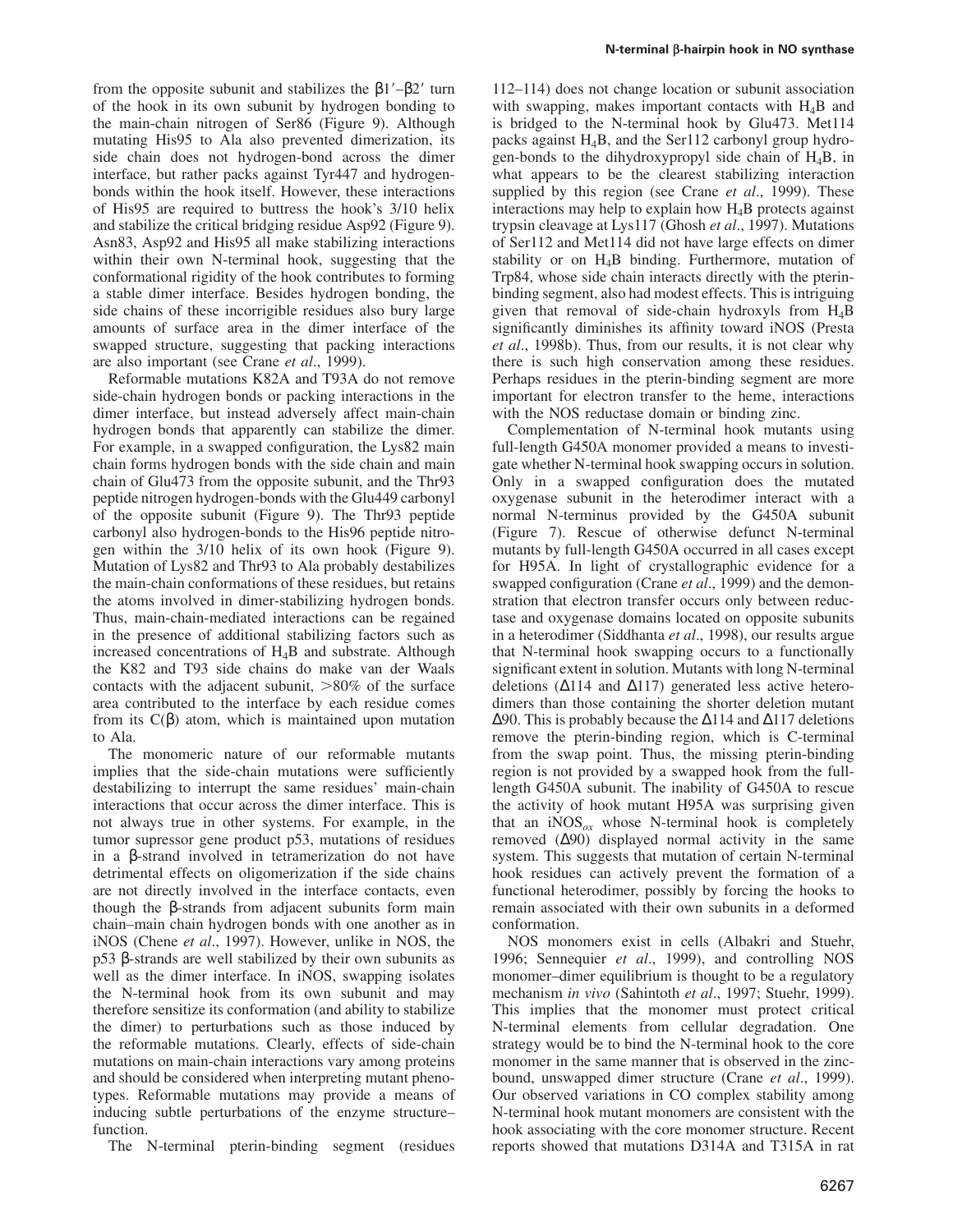nNOS (equivalent to D92A and T93A in iNOS) also influence the heme pocket (Sagami and Shimuzu, 1998; Iwasaki *et al*., 1999), suggesting that this is a general phenomenon among NOS. The zinc-binding loop that separates the N-terminal hook from the pterin-binding segment could provide the flexibility and structural determinants necessary to control and mediate an exchange of N-terminal hooks in a dimer. In fact, their architecture suggests that NOS N-terminal hooks are set up for domain swapping as occurs in other proteins, where discreet structural elements switch from intramolecular to intermolecular contacts during subunit association events (Nurizzo *et al*., 1997; Schlunnegger *et al*., 1997). Thus far, our data suggest that zinc binding may negatively influence the degree of swapping as observed in the crystal structures of iNOS*ox* (Crane *et al*., 1999). Bound zinc is not likely to be essential for swapping because an iNOS*ox* mutant deficient in zinc binding (C109A) can still fully complement G450A (S.J.Ghosh and D.J.Stuehr, unpublished data). We propose an updated model for iNOS assembly that involves an equilibrium between a structured, heme-containing  $iNOS_{ox}$  monomer whose N-terminal hook interacts specifically with its own subunit and an iNOS dimer with swapped N-terminal hook segments that make contacts with their partner subunits to stabilize the dimer. The NOS isozymes exhibit differences in cooperativity between dimerization and  $H_4B$  or substrate binding. The essential contributions of the N-terminal hook to these properties suggest that residue differences in the hook region partially account for the differences.

# **Materials and methods**

## **Materials**

DNA polymerase and DNA-modifying enzymes were obtained from Boehringer Mannheim or from Promega Biochemicals, USA. NOHA was a generous gift from Dr Bruce King of Wake Forest University. Primers were synthesized by Life Technologies. All other materials were obtained from Sigma Chemicals or from sources previously reported (Ghosh *et al*., 1997; Presta *et al*., 1998a).

#### **Deletion and site-directed mutagenesis**

Mouse  $iNOS_{ox}$  cDNA (encoding amino acids  $1-498$  and a His<sub>6</sub> tag at the C-terminus) was cloned into the pALTER-1 mutagenesis vector at its *Sma*I site (Gacchui *et al*., 1997). Single-stranded DNA was prepared as the template for site-directed mutation. All Ala-substituted mutants were constructed by oligonucleotide-directed mutagenesis according to the protocol included in the Altered Sites II mutagenesis system by Promega Biochemicals. Deletion mutants were constructed by PCR using the following deletion primers: ∆78, 5'-ATATTGACCAT-ATGGTGAGGATCAAAAACTGG-3'; ∆82, 5'-ACCATATGAACTGG-GGCAGTGGAGAGATTTTGC-3'; and △90, 5'-ATATTGACCATATG-CATGACACTCTTCACCAC-3'. In all cases, the 3' end reverse primer 5'-GCTTCCAGCCTAGGTCGATG-3' was used to incorporate an *AvrII* unique restriction site at residue 286 in the iNOS*ox* sequence. The ∆114 iNOS*ox* construct has been described previously (Ghosh *et al*., 1997). PCR products and pCWori plasmid DNA were cut with *Nde*I and A*vr*II, then ligated at 14°C overnight. Mutations were confirmed by the sequencing core facility at the Cleveland Clinic, and deletion mutants were also checked following protein expression by N-terminal sequencing at Berlex Biosciences, Richmond, CA.

#### **Protein expression and purification**

Plasmids (pCWori) containing either wild-type or mutant iNOS*ox* cDNAs were transformed into protease-deficient *Escherichia coli* BL21(DE3). Proteins were expressed and purified in the absence of Arg and H4B according to a published procedure (Gacchui *et al*., 1997). ∆117 iNOS*ox* was generated from iNOS*ox* using trypsin (Ghosh *et al*., 1997). Concentrated proteins were dialyzed at 4°C against two 500 ml volumes of 40 mM EPPS pH 7.6 containing 10% glycerol and 1 mM DTT in the presence or absence of 4  $\mu$ M H<sub>4</sub>B, and stored in aliquots at –70°C.

## **UV-visible spectroscopy**

Measurements were obtained on a Hitachi U3110 spectrometer. The Soret absorbance of ferrous–CO adducts was used to quantitate the heme protein concentration, using an extinction coefficient of 74/mM/cm (444– 500 nm). Arg binding affinity was measured by perturbation difference spectroscopy at 30°C as described previously (McMillan and Masters, 1993; Ghosh *et al*., 1997). Proteins were first dialyzed in 40 mM EPPS pH 7.6 containing 5% glycerol and 2 mM β-mercaptoethanol.  $H_4B$  and imidazole were added as noted in the text. Spectra were recorded after each addition of Arg. The final volume change was  $\leq 5\%$ . H<sub>4</sub>B binding was studied at 30°C with protein samples diluted in 40 mM EPPS pH 7.4 containing 5% glycerol and 1 mM DTT. In some cases, spectra were recorded after a 16 h incubation at 4°C with various concentrations of H4B. H4B binding was also studied using perturbation difference spectroscopy. Spectra were recorded 20 min after each addition of H4B to protein samples in 40 mM EPPS containing 5% glycerol and 1 mM DTT pH 7.4. H<sub>4</sub>B displacement of DTT bound to the iNOS<sub> $\alpha$ x</sub> heme was followed as an absorbance change at 400–460 nm, which was then plotted against H4B concentration using double reciprocal analysis to obtain apparent  $K_s$  values (Ghosh *et al.*, 1997).

#### **Gel filtration**

The native molecular weight of  $iNOS_{ox}$  mutants was estimated by size exclusion chromatography relative to gel filtration molecular weight standards as described previously (Ghosh *et al*., 1996), using a Pharmacia Superdex 200 HR column equilibrated with 40 mM EPPS pH 7.6 containing 10% glycerol, 0.5 mM DTT and 0.2 M NaCl.

# **NOHA oxidation by iNOSox**

 $H_2O_2$ -supported oxidation of NOHA by iNOS<sub> $\alpha$ x</sub> or mutant proteins was measured as nitrite formed in a 10 min reaction at 37°C as described earlier (Gacchui *et al*., 1997). The reactions were 0.1 ml and contained 40 mM HEPES pH 7.5, 150 nM iNOS*ox*, 1 mM NOHA, 0.5 mM DTT, 10 U/ml superoxide dismutase, 0.5 mg/ml bovine serum albumin (BSA) and variable concentrations of  $H_4B$  (0–300  $\mu$ M). Reactions were initiated by adding 30 mM  $H_2O_2$  and stopped by adding catalase (13 U/µl). Griess reagent (0.1 ml) was then added to detect nitrite colorimetrically at 550 nm, and quantitated based on sodium nitrite standards.

# **Preparation of iNOSox monomers**

Monomers of wild-type  $NOS_{ox}$  or dimeric mutants were prepared by incubation in 40 mM EPPS buffer pH 7.6 containing 5 M urea and 2 mM DTT for 2 h at 4°C, followed by a 10-fold dilution in buffer without urea (Siddhanta *et al*., 1996) to generate preparations that were >80% monomeric as judged by gel filtration analysis.

#### **[ <sup>3</sup>H]NNA binding assay**

[ <sup>3</sup>H]NNA binding was studied in 96-well Immobilon-P (MAIP N45) filtration plates using a Millipore Multiscreen Assay system with modifications as described (Gachhui *et al*., 1997). Wild-type or mutant iNOS*ox* (100 pmol) was present in each 0.1 ml assay containing 40 mM EPPS pH 7.4, 3 mM DTT, 150 000 c.p.m.  $(2.5 \text{ pmol})$  of  $[{}^{3}$ H]NNA and various concentrations of cold NNA, in the presence or absence of H4B (1 mM). Proteins were incubated in triplicate for 30 min at 27°C, then rapid filtered and washed under vacuum with 0. 2 ml of assay buffer. After drying, counts on the filters were measured by scintillation counting. Non-specific binding was determined in the presence of 5 mM cold NNA.

#### **Heterodimer formation**

Mutant iNOS*ox* monomers were generated as described above and then incubated at various concentrations (0–2.5 µM) with 200 nM fulllength G450A monomer, as recently described (Ghosh *et al*., 1999). Dimerization was promoted by adding 1 mM H4B and 20 mM Arg to the mixtures to give a final volume of 50 µl, and the samples were incubated for 1 h at 30°C. Heterodimer NO synthesis was then assayed by diluting each sample to 100 µl in assay buffer such that each well contained a final concentration of 40 mM EPPS, 3 mM DTT, 4 µM FAD, 4 µM FMN, 300 µM H4B, 5 mM Arg, 1 mg/ml BSA, 18 U/ml catalase and 10 U/ml SOD. NADPH (1 mM) was added to start the reactions, which were stopped after 1 h at 37°C by enzymatic oxidation of NADPH. Griess reagent was added to each well to quantitate the nitrite formed.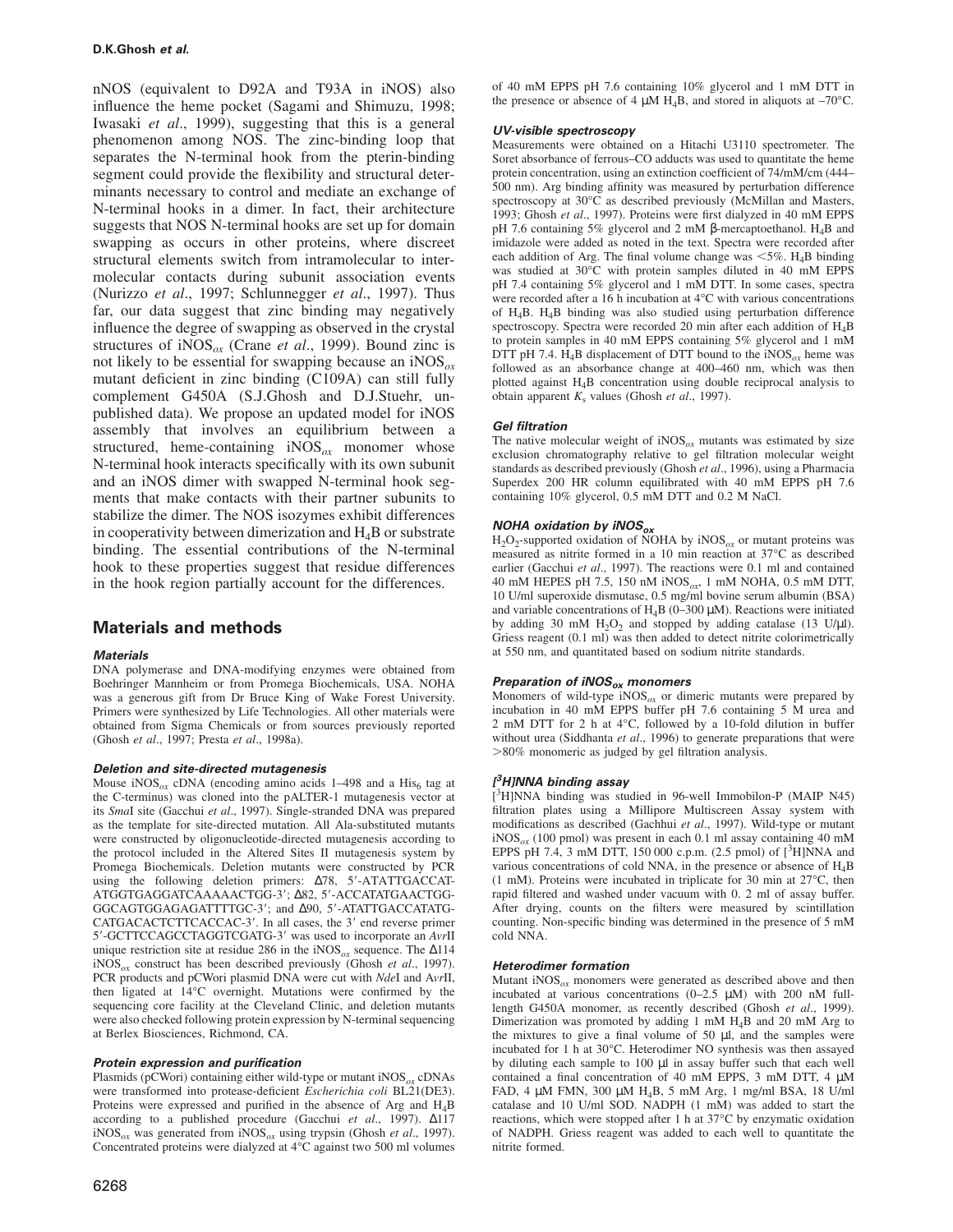# **Acknowledgements**

We thank Drs P.T.Slattery and C.Glaser of Berlex Biosciences for N-terminal amino acid sequencing, Dr Subrata Adak for discussions, and J.Zhang, P.Clark and Q.Wang for excellent technical assistance. Supported by National Institutes of Health grants CA53914 (D.J.S.) and HL58883 (E.D.G.), a grant from Berlex Biosciences (D.J.S.) and a fellowship grant from the Helen Hay Whitney Foundation (B.R.C.). Presented at the third meeting on the Biochemistry and Molecular Biology of Nitric Oxide, UCLA, CA, July 1998.

# **References**

- Abu-Soud,H.M., Wu,C., Ghosh,D.K. and Stuehr,D.J. (1998) Stoppedflow analysis of CO and NO binding to inducible nitric oxide synthase*. Biochemistry*, **37**, 3777–3786.
- Albakri,Q.A. and Stuehr,D.J. (1996) Intracellular assembly of NO synthase is limited by nitric-oxide mediated changes in heme insertion and availability. *J. Biol. Chem.*, **271**, 5414–5421.
- Boylan,A., Smith,D., Charles,I.G., Saqi,M. and Lowe,P.N. (1997) Delineation of the arginine and tetrahydrobiopterin binding sites of neuronal nitric oxide synthase. *Biochem. J*., **323**, 131–139.
- Chen,P.F., Tsai,A.L. and Wu,K.K. (1995) Cysteine 99 of endothelial nitric oxide synthase (NOS-III) is critical for tetrahydrobiopterindependent NOS-III stability and activity. *Biochem. Biophys. Res. Commun*., **215**, 1119–1129.
- Chen,P.F., Tsai,A.L., Berka,V. and Wu,K.K. (1996) Endothelial nitricoxide synthase. Evidence for bidomain structure and successful reconstitution of catalytic activity from two separate domains generated by a baculovirus expression system. *J. Biol. Chem.*, **271**, 14631–14635.
- Chen,P.F., Tsai,A.L., Berka,V. and Wu,K.K. (1997) Mutation of Glu361 in human endothelial nitric oxide synthase selectively abolishes L-arginine binding without perturbing the behavior of heme and other redox centers. *J. Biol. Chem.*, **272**, 6114–6118.
- Chene,P., Mittl,P. and Grutter,M. (1997) *In vitro* structure–function analysis of the β-strand 326–333 of human P53. *J. Mol. Biol.*, **273**, 873–881.
- Cho,H.J., Martin,E., Xie,Q.W., Sassa,S. and Nathan,C. (1995) Inducible nitric oxide synthase: identification of amino acid residues essential for dimerization and binding of tetrahydrobiopterin. *Proc. Natl Acad. Sci. USA*, **92**, 11514–11518.
- Crane,B.R., Arvai,A.S., Gachhui,R., Wu,C., Ghosh,D.K., Getzoff,E.D., Stuehr,D.J. and Tainer,J.A. (1997) The structure of nitric oxide synthase oxygenase domain and inhibitor complexes*. Science*, **278**, 425–431.
- Crane,B.R., Arvai,A.S., Ghosh,D.K., Wu,C., Getzoff,E.D., Stuehr,D.J. and Tainer,J.A. (1998) Structure of nitric oxide synthase oxygenase dimer with pterin and substrate*. Science*, **279**, 2121–2126.
- Crane,B.R., Rosenfeld,R.A., Arvai,A.S., Ghosh,D.K., Ghosh,S., Tainer,J.A., Stuehr D.J. and Getzoff,E.D. (1999) N-terminal domain swapping and metal ion binding in nitric oxide synthase dimerization. *EMBO J*., **18**, 6271–6281.
- Fischmann,T.O. *et al.* (1999) Structural characterization of nitric oxide synthase isoforms reveals striking active-site conservation. *Nature Struct. Biol.*, **6**, 233–242.
- Gachhui,R., Ghosh,D.K., Wu,C., Parkinson,J., Crane,B.R. and Stuehr,D.J. (1997) Mutagenesis of acidic residues in the oxygenase domain of inducible nitric-oxide synthase identifies a glutamate involved in arginine binding*. Biochemistry*, **36**, 5097–5103.
- Garthwaite,J. and Boulton,C.L. (1995) Nitric oxide signaling in the central nervous system. *Annu. Rev. Physiol*., **57**, 683–706.
- Ghosh,D.K., Abu-Soud,H.M. and Stuehr,D.J. (1995) Reconstitution of the second step in NO synthesis using the isolated oxygenase and reductase domains of macrophage NO synthase*. Biochemistry*, **34**, 11316–11320.
- Ghosh,D.K., Abu-Soud,H.M. and Stuehr,D.J. (1996) Domains of macrophage NO synthase have divergent roles in forming and stabilizing the active dimeric enzyme*. Biochemistry*, **35**, 1444–1449.
- Ghosh,D.K., Wu,C., Pitters,E., Moloney,M., Werner,E.R., Mayer,B. and Stuehr,D.J. (1997) Characterization of the inducible nitric oxide synthase oxygenase domain identifies a 49 amino acid segment required for subunit dimerization and tetrahydrobiopterin interaction*. Biochemistry*, **36**, 10609–10619.
- Ghosh,S., Wolan,D., Adak,S., Crane,B.R., Kwon,N.S., Tainer,J.A., Getzoff,E.D. and Stuehr,D.J. (1999) Mutational analysis of the tetrahydrobiopterin binding site in inducible nitric oxide synthase. *J. Biol. Chem.*, **274**, 24100–24112.
- Griffith,O.W. and Stuehr,D.J. (1995) Nitric oxide synthases: properties and catalytic mechanism. *Annu. Rev. Physiol*., **57**, 707–736.
- Hemmens,B. and Mayer,B. (1997) Enzymology of nitric oxide synthases. *Methods Mol. Biol*., **100**, 1–32.
- Iwasaki,T., Hori,H., Hayashi,Y. and Nishino,T. (1999) Modulation of the remote heme site geometry of recombinant mouse neuronal nitricoxide synthase by the N-terminal hook region. *J. Biol. Chem.*, **274**, 7705–7713.
- Li,H., Raman,C.S., Glaser,C.B., Blasko,E., Young,T.A., Parkinson,M.W., Whitlow,M. and Poulos,T.L. (1999) Crystal structures of zinc-free and -bound heme domain of human inducible nitric-oxide synthase. *J. Biol. Chem.*, **274**, 21276–21284.
- MacMicking,J., Xie,Q.W. and Nathan,C. (1997) Nitric oxide and macrophage function. *Annu. Rev. Immunol.*, **15**, 323–350.
- Marletta,M.A., Hurshman,A.R. and Rusche,K.M. (1997) Catalysis by nitric oxide synthase. *Curr. Opin. Chem. Biol*., **2**, 656–663.
- Masters,B.S.S., McMillan,K., Sheta,E.A., Nishimura,J.S., Roman,L.J. and Martasek,P. (1996) Neuronal nitric oxide synthase, a modular enzyme formed by convergent evolution: structure studies of a cysteine thiolate-liganded heme protein that hydroxylates L-arginine to produce NO· as a cellular signal. *FASEB J.*, **10**, 552–558.
- McMillan,K. and Masters,B.S.S. (1993) Optical difference spectrophotometry as a probe of rat brain nitric oxide synthase–heme substrate interaction*. Biochemistry*, **32**, 9875–9890.
- McMillan,K. and Masters,B.S.S. (1995) Prokaryotic expression of the heme- and flavin-binding domains of rat neuronal nitric oxide synthase as distinct polypeptides: identification of the heme-binding proximal thiolate ligand as cysteine-415*. Biochemistry*, **34**, 3686–3693.
- Michel,T. and Feron,O. (1997) Nitric oxide synthases: which, where, how and why? *J. Clin. Invest.*, **100**, 2146–2152.
- Nurizzo,D. *et al*. (1997) N-terminal arm exchange is observed in the 2.15 Å crystal structure of oxidized nitrite reductase from *Pseudomonas aeruginosa. Structure*, **5**, 1157–1171.
- Presta,A., Weber-Main,A.M., Stankovich,M.T. and Stuehr,D.J. (1998a) Comparative effects of substrates and pterin cofactor on the heme midpoint potential in inducible and neuronal nitric oxide synthases. *J. Am. Chem. Soc.*, **120**, 9460–9465.
- Presta,A., Siddhanta,U., Wu,C., Sennequier,N., Huang,L., Abu-Soud, H.M., Erzurum,S. and Stuehr,D.J. (1998b) Comparative functioning of dihydro- and tetrahydropterins in supporting electron transfer, catalysis and subunit dimerization in inducible nitric oxide synthase*. Biochemistry*, **37**, 298–310.
- Raman,C.S., Li,H., Martasek,P., Kral,V., Masters,B.S. and Poulos,T.L. (1998) Crystal structure of constitutive endothelial nitric oxide synthase: a paradigm for pterin function involving a novel metal center*. Cell*, **95**, 939–950.
- Rodriguez-Crespo,I., Gerber,N.C. and Ortiz de Montellano,P.R. (1996) Endothelial nitric-oxide synthase. Expression in *Escherichia coli*, spectroscopic characterization and role of tetrahydrobiopterin in dimer formation. *J. Biol. Chem.*, **271**, 11462–11467.
- Rodriguez-Crespo,I., Monne-Loccoz,P., Loehr,T.M. and Ortiz de Montellano,P.R. (1997) Endothelial nitric oxide synthase: modulation of the distal heme site produced by progressive N-terminal deletions*. Biochemistry*, **36**, 8530–8538.
- Roman,L.J., Sheta,E.A., Martasek,P., Gross,S.S., Liu,Q. and Masters,B.S.S. (1995) High-level expression of functional rat neuronal nitric oxide synthase in *Escherichia coli. Proc. Natl Acad. Sci. USA*, **92**, 8428–8432.
- Sagami,I. and Shimizu,T. (1998) The crucial role of Asp-314 and Thr-315 in the catalytic activation of molecular oxygen by neuronal nitric oxide synthase. A site directed mutagenesis study. *J. Biol. Chem.*, **273**, 2105–2108.
- Sahintoth,M., Kuzor,Z. and Toth,M. (1997) Tetrahydrobiopterin preferentially stimulates activity and promotes subunit aggregation of membrane-bound calcium-dependent nitric oxide synthase in placenta. *Mol. Hum. Reprod*., **3**, 293–298.
- Salerno,J.C., Martasek,P., Roman,L.J. and Masters,B.S.S. (1996) Electron paramagnetic resonance spectroscopy of the heme domain of inducible nitric oxide synthase: binding of ligands at the arginine site induces changes in the heme ligation geometry*. Biochemistry*, **35**, 7626–7630.
- Scheele,J.S., Kharitonov, V.G., Martasek, P., Roman, L.J., Sharma, V.S., Masters,B.S. and Magde,D. (1997) Kinetics of CO ligation with nitricoxide synthase by flash photolysis and stopped-flow spectrophotometry. *J. Biol. Chem.*, **272**, 12523–12528.
- Schlunnegger,M.P., Bennet,M.J. and Eisenberg,D. (1997) Oligomer formation by 3D domain swapping: a model for protein assembly and misassembly. *Adv. Protein Chem*., **50**, 61–122.